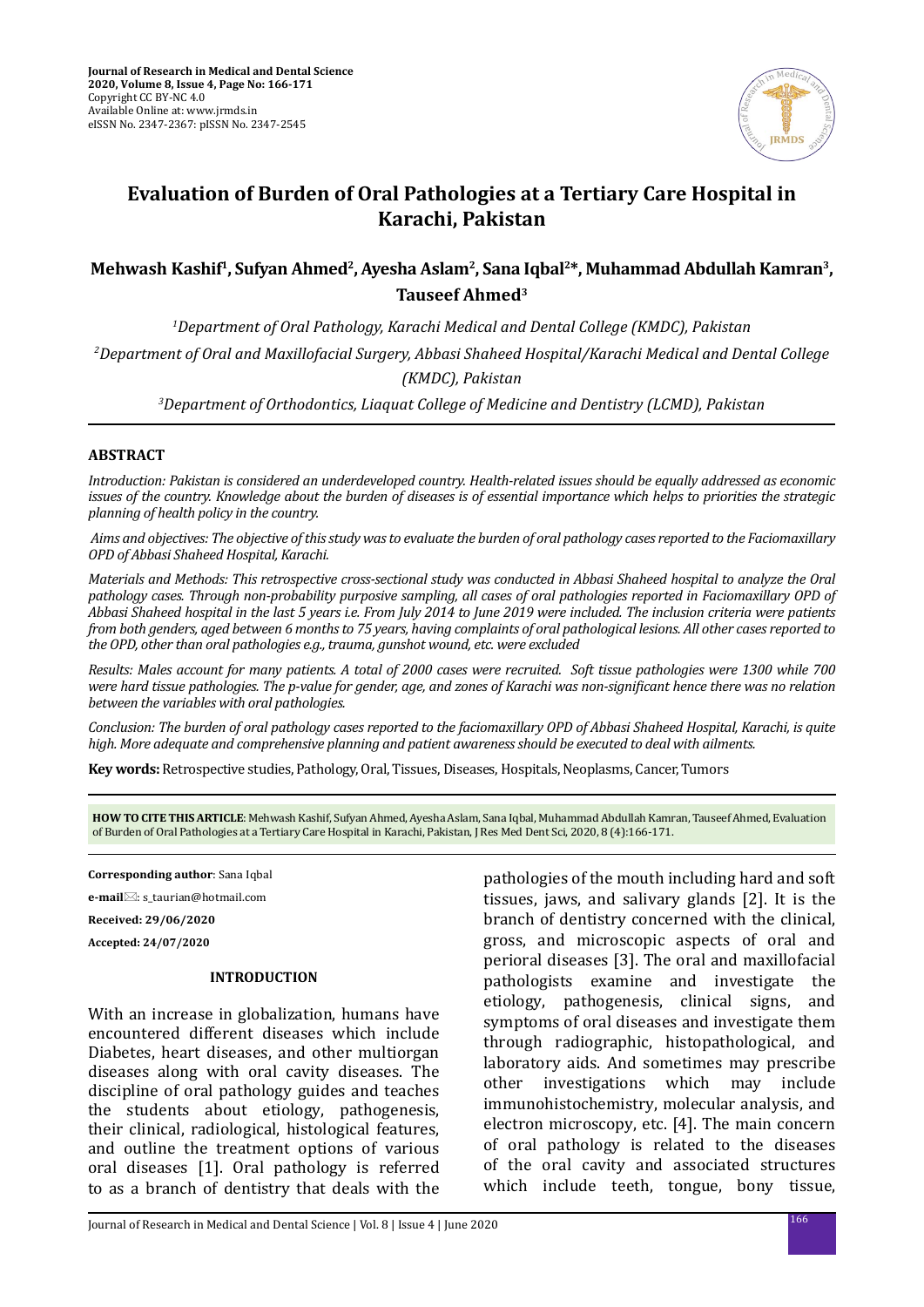temporomandibular joint, lymph nodes, nerves, blood vessels, and the structures of the neck, and also pharynx and larynx [4].

For a better understanding of oral tissue diseases, dentists use knowledge of oral pathology which helps in diagnosis and treatment planning of diseases. A histopathological analysis is an important tool for diagnosing any severe and wide-spreading cases of oral pathology in all over the world. In histopathology studies, dentists took a biopsy of biological and pathological tissues and send them to histopathology's which examine it under a microscope and diagnose the abnormalities found in that tissue or cell [5]. This methodology is widely used to discover the causes of different oral diseases and includes biopsy for examining different tumors. This method is overly sensitive, and pathologists used different types of microscopes to examine the nature of the diseases, especially tumors. In the mid-20th century, different other techniques were introduced including flow cytometry, fluorescence, DNA and genetics studies, proteomics, telepathology [6].

The burden of oral pathology in different countries is variable. All these studies were conducted based on hard tissue pathology among adolescents [7]. But according to different researcher's soft tissue are most affected part from different tumors [8-10]. Abbasi Shaheed Hospital and Karachi Medical and Dental College is a tertiary care hospital also entrusted for teaching purposes. It is the third-largest hospital of Karachi, the OMFS department of Abbasi Shaheed Hospital Karachi attends many patients affected by various oral problems annually. Therefore, it is important to evaluate the burden of OMF pathologies of this hospital serving many people. A recently published study in 2019, reported that approximately 36.2 % (n=62) cases of oral and maxillofacial pathologies were reported in ASH [11]. This study will help the doctors to keep in mind the common diseases and their clinical presentation and construct the differential diagnosis. Although, after an in-depth search of data no study has been conducted to evaluate the actual burden of different types of oral pathologies. Therefore, the objective of the study was to evaluate the burden of oral pathology cases reported to the Faciomaxillary OPD of Abbasi Shaheed Hospital, and Karachi Medical and Dental College Karachi.

This retrospective study was conducted at the Faciomaxillary OPD of Abbasi Shaheed Hospital, and Karachi Medical and Dental College. The study duration was 6 months from July 2019 to December 2019. The researcher used nonprobability sampling and includes all the cases of oral pathologies reported in Faciomaxillary OPD of Abbasi Shaheed hospital in the last 5 years. The data from July 2014 to- June 2019 was collected and include gender, age, type of pathology, and distribution according to the zone. The inclusion criteria were patients from both genders, aged between 6 months to 75 years, having complaints of oral pathological lesions. All other cases reported to the OPD, other than oral pathologies e.g., trauma, gunshot wound, etc. were excluded. The anonymity and confidentiality of patients were maintained throughout the process of data collection.

The data were analyzed through SPSS version 16.0 software. Percentage and frequency were calculated for gender, and researchers also mentioned different types of lesions. While Pearson Chi-square test was conducted to evaluate the association between gender, age, and zones of Karachi with the oral pathologies. p-Value of < 0.5 was considered significant.

### **RESULTS**

The total 2000 cases were recruited from the records of the faciomaxillary department of Abbasi Shaheed hospital belongs to different types of oral pathologies. Figure 1 show gender distribution of patients and it is evident that males account for most patients.

Table 1 represent the age group included in our studies and classified their oral and maxillofacial issues into soft and hard tissue pathology. The lesions were classified into two categories hard tissue pathologies and soft tissue pathologies. From the 2000 diagnosed cases, 1300 were soft tissue cases, and rest 700 were hard tissue cases (Table 2). A total of 15% of pre-malignant cases were reported in the last 5 years. These cases were Leukoplakia, oral lichen planus, hairy leukoplakia, oral sub mucous fibrosis, etc. Malignant cases (57.5%) were highly reported in soft tissue pathology in the last 5 years. In hard tissue cases, teeth were more affected by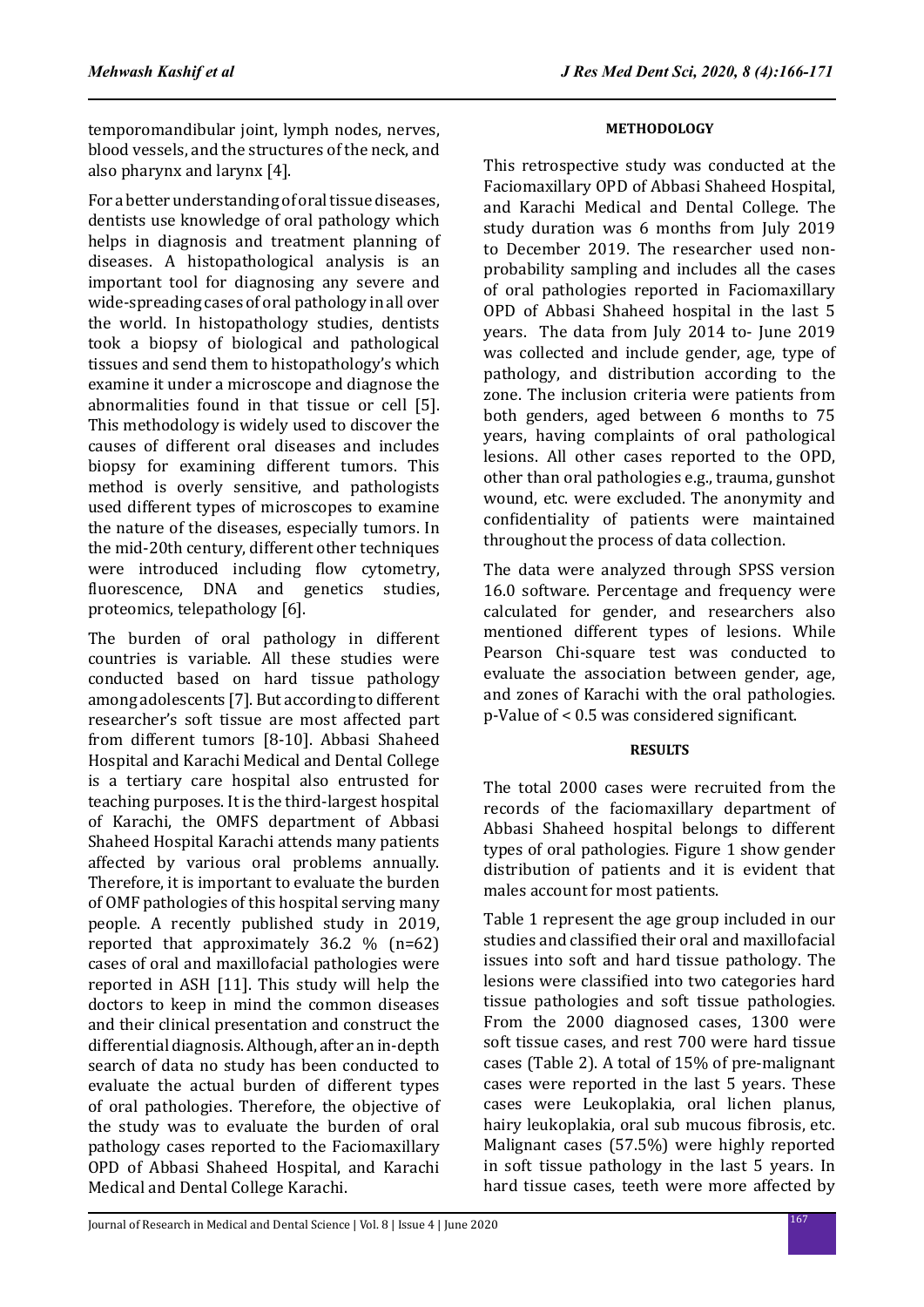hard tissues as compared to bone. The dental problems include periapical infections (12.5%), enamel defects (2.5), strains on teeth (12. 5%), cavity (30%), and broken-down teeth (37.5%). In some cases, the dentist did not mention the disease type, so we classified it as others (5%). Bone pathologies include fibrous dysplasia (26%) followed by jaw cysts (23%), Osteogenesis imperfecta, Craniometaphyseal dysplasia and malignant osteoporosis (16%).

Table 3 represents the distribution of oral and maxillofacial cases diagnosed in metropolitan city Karachi. Karachi city is divided into 6 major districts which reflect the socio-economic background of patients. Most of the the soft tissue cases were inspected from District central (25%), the next infected region was Korangi (17%), and District West (22.5%). Meanwhile, District Malir (6%), District East (2.5%), and District South (3%) were less targeted by oral and maxillofacial issues. When examining the hard tissue pathologies, our studies observed that District Korangi (12%) Malir (11.5%) were more encountered with bone and teeth pathologies as compared to District Central (10%), South (6%), East (3%) and West (1.25%).

In Table 4, the statistical values of the oral pathologies were compared with age, gender,



**Figure 1: Percentage distribution of gender for oral pathologies.**

#### **Table 1: Showing the age range of patients with different oral and maxillofacial pathologies.**

62%

| Age         | Soft tissue pathology | <b>Hard Tissue Pathology</b> |
|-------------|-----------------------|------------------------------|
| Maximum age | 72 vears              | 65 vears                     |
| Minimum age | months                | 1 year                       |

#### **Table 2: Frequency Distribution of Oral and Maxillofacial pathologies in the last five years.**

| <b>Soft Tissue Pathology</b> |                                    | <b>Hard Tissue Pathology</b>              |                                           |
|------------------------------|------------------------------------|-------------------------------------------|-------------------------------------------|
|                              |                                    | Bone                                      | <b>Teeth</b>                              |
| Cysts                        | (150) 11.5%                        | Cysts (70) 23%                            | Cavity (120) 30%                          |
| Malignant                    | (750) 57.5%                        | Fibrous dysplasia (80) 26%                | Extrinsic Stains (50) 12.5%               |
| Pre- malignant               | (200) 15%                          | Craniometaphyseal dysplasia (30) 10%      | Enamel Defects (10) 2.5%                  |
|                              |                                    | Osteogenesis imperfecta (60) 20%          | Cracked or broken teeth<br>$(150)$ 37.5%) |
|                              | Malignant osteoporosis<br>(50) 16% | Swelling of the face and cheek (50) 12.5% |                                           |
| Others                       | (150) 11.84%                       | $(10)$ 3.3%                               | $(20)$ 5%                                 |
| Total                        | (1300) 65%                         | (300) 15%                                 | (400) 20%                                 |

#### **Table 3: Distribution of oral pathologies with the zones of Karachi and gender.**

| Area                    | <b>Soft Tissue Pathology</b> | <b>Hard Tissue Pathology</b> |
|-------------------------|------------------------------|------------------------------|
| <b>District Central</b> | 25% (500)                    | 10% (200)                    |
| District Korangi        | 17% (350)                    | 12% (250)                    |
| District Malir          | 6% (120)                     | 11.5%(230)                   |
| District South          | 3% (60)                      | 6% (120)                     |
| District West           | 22.5% (450)                  | $1.25\%$ (25)                |
| District E East         | $2.5\%$ (40)                 | 3% (60)                      |
| Total                   | 55.75% (1115)                | 44.25% (885)                 |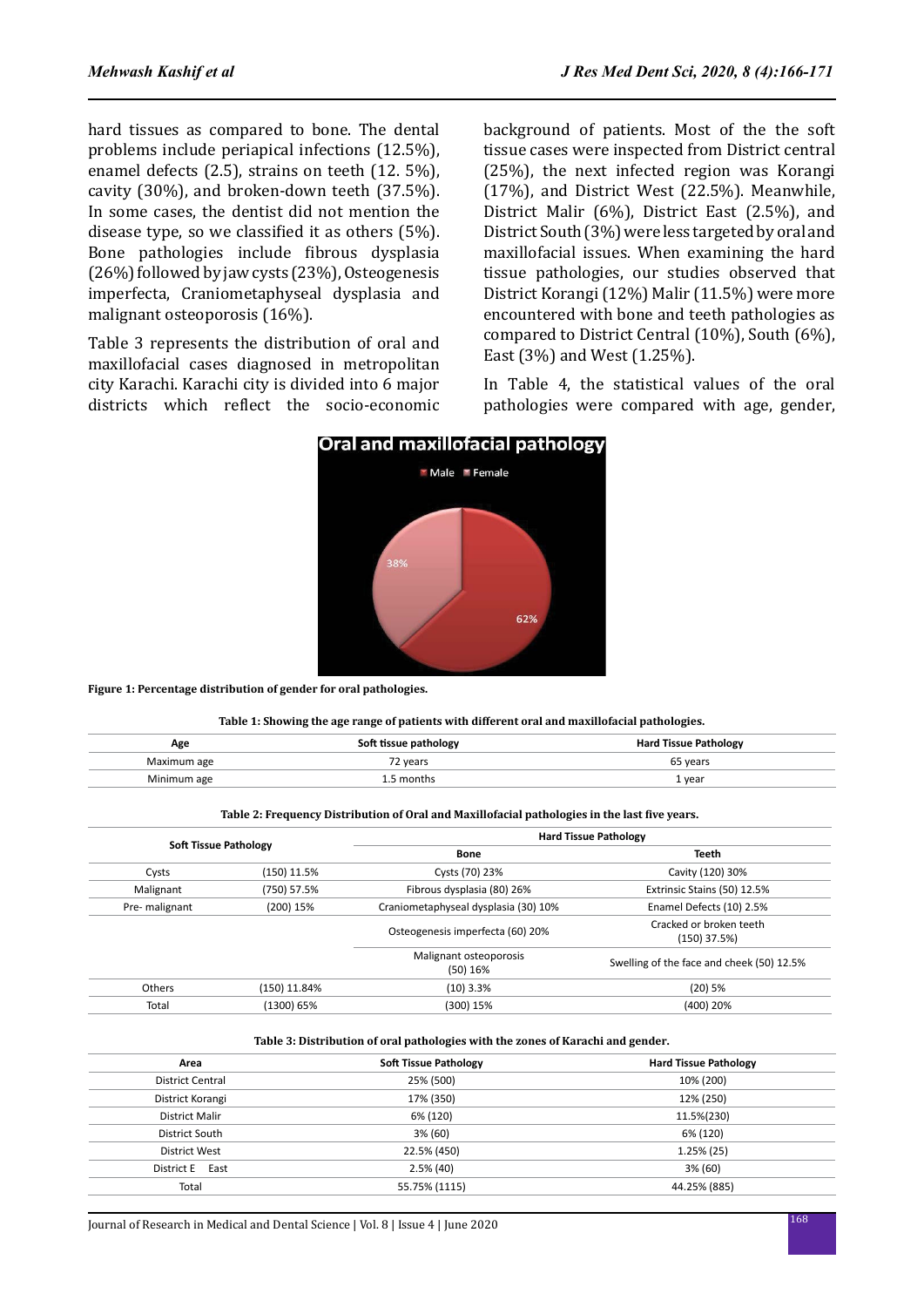| Table 4: Association of oral pathologies with gender, age and zones of Karachi. |                  |         |  |  |
|---------------------------------------------------------------------------------|------------------|---------|--|--|
| s.no                                                                            | Variable         | p-value |  |  |
|                                                                                 | Gender           | 0.757   |  |  |
|                                                                                 | Age              | 0.238   |  |  |
|                                                                                 | Zones of Karachi | 0.224   |  |  |

and demography. The statistical p-value was insignificant for gender, age, and zones of Karachi. This indicates that human's internal and external environments play a vital role in his health. Those who use more tobacco concerning their age were more threatened by oral and maxillofacial issues.

### **DISCUSSION**

In the 21st century, dental diseases are rapidly spreading throughout the world. Almost in every region, researchers conducted different studies to highlight the major maxillofacial pathologies and their etiologies. [12,13]. In Pakistan, males have more exposure to the external environment which sometimes results in accidents. Due to these accidents, they went through the surgical extractions or non-surgical extraction of teeth. From the total population of this research, 15.3% of males were more vulnerable towards the fractured crown due to accidents, violent activities, and improper protection of head during sports, parafunctional habits, and hard diet. Injuries and trauma are considered one of the major causes of hard tissue pathologies [14].

On the other hand, our studies explored that around 2.3% of females were reported for accidents, trauma, physical abuse, nutritional deficiencies, bone disorders, age factors, and physical abuse which results in the fractured of hard tissues [15,16]. Due to physical and violent activities patients all around the world also encountered trauma (30%) which ends in tooth crack at the age of 10-25 years [17- 19]. From the sub-category of hard pathology, some rare cases of craniometaphyseal dysplasia (10%) were diagnosed which originate from the abnormal growth of bone thickness. Many researchers claim it as a strenuous issue of hard pathology which cannot easily cure [20-22]. When comparing the significant value of this research with previous studies, we observed that there is no significant relationship among gender patients (0.757) of oral and maxillofacial patients. This means that this issue can be observed in any age and gender due to some genetic and external variables. Although, An Indian study claims that there is a significant relationship (0.20) between age and gender [23]. Another major issue found in our study was odontogenic cysts which are mostly found among women at 20-30 years' age. This disease usually affects the jaw and causes inflammation due to the development of cyst in the mouth [24]. While comparing with the reported statistics in Saudi Arabia, only 150 cases of cysts found in soft tissue in the last 20 years [25]. On the other hand, when these statistics compared with Indian researches (0.018), both studies showed a significant relationship between the maxillofacial issue and the external environment (both studies p-value was less than 0.5) [26].

The incidence of premalignancy and malignancy is quite high among the Pakistani population and it is constantly increasing day by day [27]. From the last 5 years, almost 62.88% of malignant cases were reported among men at Abbasi Shaheed Hospital. These cases were infected by Leukoplakia, Oral Lichen Planus, Hairy Leukoplakia. Due to smoking, there is an increased risk of tumors and HIV infection. These results can be compared with Indian researchers where 57.5% and 45.2 males respectively were exposed with malignant lesions only in the age of 25-50 years due to excessive usage of tobacco [28]. These results are in opposition to Brazilian studies where they found 52% female exposure towards oral and maxillofacial diseases [29].

It has been observed that soft tissue pathologies encounter the majority of diseases among Karachiates [30] Majority soft tissue pathologies were diagnosed from the 'central district' followed by a west zone of Karachi In contrast District Korangi including Landhi and Faisal Colony and from district Malir of Karachi reported the highest number of hard tissue pathologies The cultural habits of chewing gutka, pan and other tobacco products could be the main reason [31].

Chi-square test was used to evaluate the relationship of oral pathologies with gender, age, and zones and there was a non-significant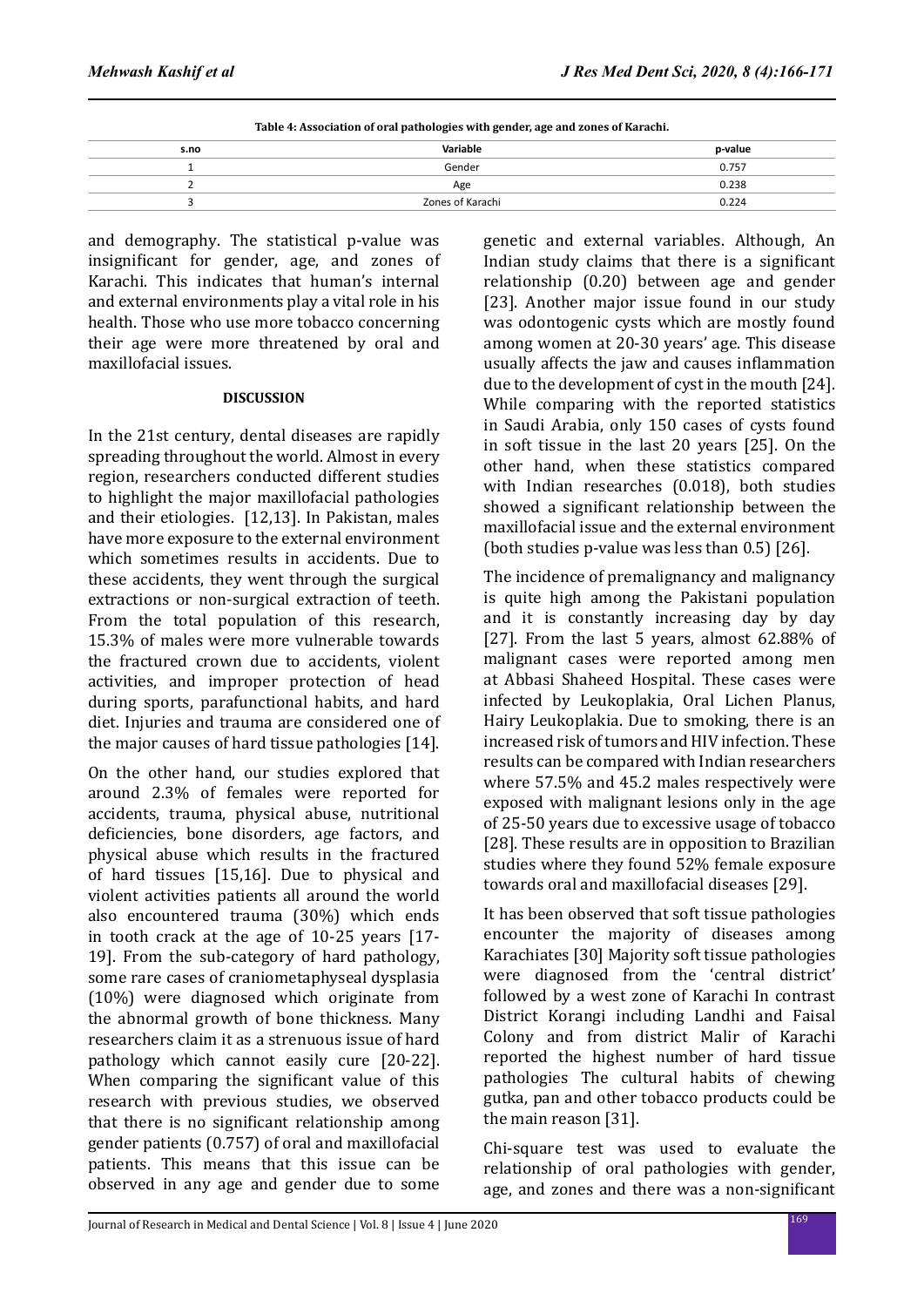relationship among these variables. From all the data, our studies recommend that males involved in alot of physical activities so they should be careful not to hurt themself because most of the facial bones' teeth and gums may get damaged in these activities. Further individuals should use a healthy diet and must search for an early diagnosis of any unusual experience especially within the oral cavity which may protect them. We also recommend patients with long-lasting complaints of 2-4 weeks should seek advice promptly to an appropriate specialist to obtain an absolute diagnosis. If the specialist detects an obstinate oral lesion, a biopsy should be performed without delay.

### **LIMITATION**

The Oral and Maxillofacial department of Abbasi Shaheed Hospital in Karachi's third major public sector hospital dealing with a substantial number of patients. It not only deals with major traumatic injuries but also treat and diagnose many other pathologies. Public awareness schemes and counseling programs should be planned for generating awareness about the risks of oral pathologies and the importance of early diagnosis and prevention.

### **CONCLUSION**

The burden of oral pathology cases reported to the faciomaxillary OPD of Abbasi Shaheed Hospital, Karachi, was quite high. An adequate measure should be taken to address and treat these diseases.

### **CONFLICTS OF INTEREST**

The authors declare that they have no conflicts of interest.

### **ACKNOWLEDGMENT**

We like to acknowledge the hospital for permitting us to study.

#### **REFERENCES**

- 1. Shamim T. The relationship of forensic odontology with various dental specialties in the articles published in the journal of forensic odonto-stomatology from 2005 to 2012. Indian J Dent 2015; 6:75.
- 2. Shamim T. The dental specialties related articles published in medical journal armed forces india from 2000 to 2014 over a 15-year period. Med J Armed Forces India 2015; 71:S400-S410.
- 3. https://medical-dictionary.thefreedictionary.com/ oral+pathology
- 4. Rahman NA. Oral and maxillofacial pathologic lesion: Retrospective studies on prevalence and sociodemographic features. Arch Orofac Sci. 2014; 9:65- 75.
- 5. Ravikumar V, Heera R, Cherian L, et al. Hemangioendothelioma of palate: A case report with review of literature. J Oral Maxillofac Pathol 2017; 21:415.
- 6. Iacob A, Comișel S, Tilinca M, et al. Oral epithelioid hemangioendothelioma-Unusual location of a rare entity. J Interdisciplinary Med 2017; 2:349-353.
- 7. Rajendrakumar PN, Suresh JK, Wadhwa A, et al. Haemangioendothelioma of oral cavity: A rare entity with unusual location. J College Phys Surgeons Pakistan 2019; 29:680-682.
- 8. Sivapathasundharam B. Shafer's textbook of oral pathology: E Book. Elsevier India 2016.
- 9. Muruganandhan J, Govindarajan S. Oral Pathology in India: Current scenarioand future directions. World J Dent 2017; 8:429-431.
- 10. Prasad L. Burden of oral cancer: An Indian scenario. J Orofac Sci 2014; 6:77.
- 11. Iqbal S, Ahmed S, Ali Z, et al. Evaluation of records of oral and maxillofacial surgery cases reported at abbasi shaheed hospital and Karachi medical and dental college, Pakistan. Int J Frontier Sci 2020; 4:47-51.
- 12. Pessôa C, Alves T, Santos N, et al. Epidemiological survey of oral lesions in children and adolescents in a Brazilian population. Int J Pediatr Otorhinolaryngol 2015; 79:1865-1871.
- 13. Ataíde A, Fonseca F, Santos Silva A, et al. Distribution of oral and maxillofacial lesions in pediatric patients from a Brazilian southeastern population. Int J Pediatr Otorhinolaryngol 2016; 90:241-244.
- 14. Iqbal S, Aslam A, Ahmed S, et al. Spectrum of mandibular fractures in a tertiary care hospital of Karachi. Int J Frontier Sci 2020; 4.
- 15. Kashif M. Spectrum of mandibular fractures presented at Abbasi Shaheed Hospital. Annals Abbasi Shaheed Hospital Karachi Med Dent College 2012; 4:38-43.
- 16. Kashif M, Mehmood K, Taiba A, et al. Reasons and patterns of tooth extraction in a tertiary care hospital-A cross sectional prospective survey. J Liaquat Uni Med Health Sci 2014; 13:125-129.
- 17. Ahmed S. Prevalence of oral diseases in pediatric population in karachi, pakistan-A cross-sectional survey. J Dent Health Oral Disorders Therapy 2017; 6.
- 18. Al-Abdallah M, AlHadidi A, Hammad M, et al. Prevalence and distribution of dental anomalies: A comparison between maxillary and mandibular tooth agenesis. Am J Orthodont Dentofac Orthop 2015; 148:793-798.
- 19. Filippidi A, Galanakis E, Maraki S, et al. The effect of maternal flora on Candida colonization in the neonate. Mycoses 2013; 57:43-48.